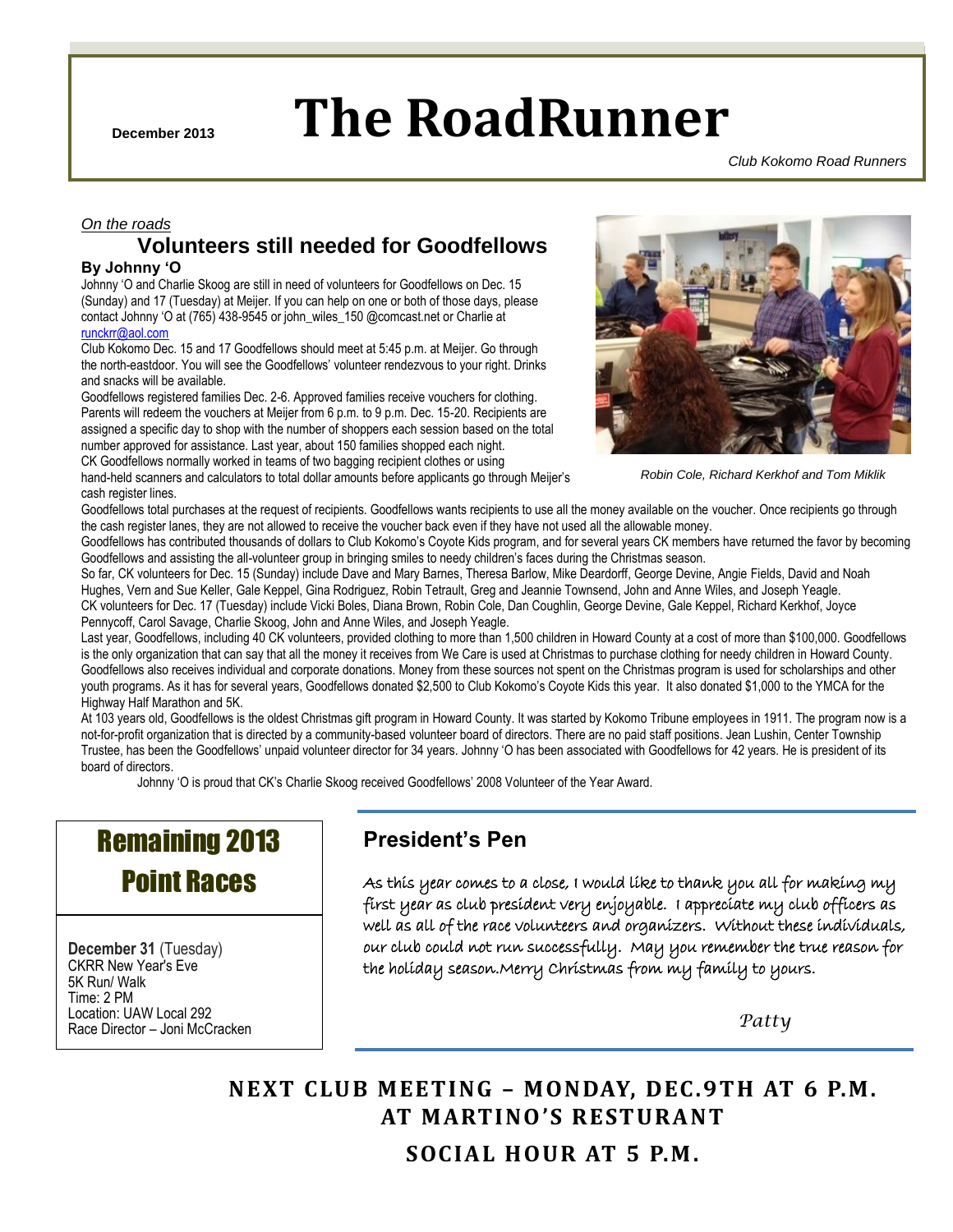# Race Results

### **29th CKRR Charity Run Nov 9, 2013 UAW 292 & Jackson-Morrow Park**

# **5K run**

**1. Kory Kennedy 16:56** 2.Riley Carter 18:03 **3.Austin Elliott 18:10 4.Dana Neer 19:00** 5.Pablo Morales 19:31 **6.Byron Bundrent 20:36 7.Jay Priest 21:01 8.Aaron Craig 21:08 9.Paul Sanders 21:25 10.Gary Callahan 21:47 11.John Anderson 21:56 12.Michael Anderson 22:25 13.Sam Luginbuhl 22:38 1st woman** 14.Erin Knepley 22:38 15.Evan Hursh 22:51 **16.Tara Rodriguez 23:04 17.Ron Greene 23:36 18.Elvia Rodriguez 25:10 19. Mark Shorter 25:17 20. Reagan Ritchie 25:19 21. Jordan Ousley 25:19 22. Jana Skoog 25:20 23. Scott Deyoe 25:28 24. Billy Stanton 25:30 25. Corey Moore 25:42**

### **26. Jack Reed 25:47**

- 27. Allison McMinn 26:02
- 28. Caroline Conrad 26:13
- 29. Mallory Davis 26:13
- 30. Jennifer Rankert 26:15
- 31. Cora Johnson 26:15
- **32. Joni McCracken 26:16**
- 33. Madison Cleaver 26:34
- 34. Carol Aders 26:54
- 35. Mike Daugherty 27:05 **36. Mike Deardorff 27:22**
- 37. Max Barro 27:26
- **38. Tami Moore 27:27**
- **39. Melissa Goad 27:46**
- 40. Joseph Packard 27:52
- 41. Isabelle Case 27:59
- 42. Rosellen Connolly 28:10
- **43. Noah Hughes 28:17**
- **44. Laurie Ousley 28:17**
- **45. Cara McKellar 28:31**
- **46. Hannah Moore 28:40**
- **47. Ron Moore 28:41**
- 48. Joann Quinnette 28:45
- **49. Nancy Anderson 28:46**
- **50. Charlie Skoog 28:48**
- 51. Zoe Case 29:29
- **52. Alex Anderson 30:00**
- **53. Kelsey Kennedy 30:09**
- **54. RickeStucker 30:16**
- 55. DJ Rogers 30:39
- **56. David Hughes 31:08**
- **57. Robin Tetrault 31:12**

**58. Michael Graham 31:50 59. Riley Case 32:45 60. Lauren Weber 33:0661. TA Weber 33:06 62. Steve Kilcline 34:10** 63. Mary Barnes 34:26 64. Kim LaFollett 34:41 **65. Jacob Van Horn 35:37 66. Jennifer Van Horn 35:39 67. Dorian Gray 35:50 68. Bruce Savage 36:51 69. Robin Cole 37:15 70. Jonah Hughes 38:53 71. Valerie Leger 40:19 72. Angela Anderson 40:54 73. Sue Keller 41:56 74. Shirley Bugher 43:54** 75. Jeff Freeman 44:27 76. Pam Freeman 45:26

# **5K Walk**

**1. Vince Lorenz 30:46** 2. Melissa Moeller 30:48 1st woman 3. Martin Moeller 30:48 **4. Mary Miller 31:37 5. Vernon Keller 33:09 6. Greg Wall 36:04 7. Bob McBride 40:48 8. Jan Wall 40:51 9. Anita Dillman 42:03 10. Carrie Williams 42:04 11. John Mohr 44:16 12. Kevin Whitted 44:36 13. Jayne Stucker 45:23 14. Robin Michael 48:55 15. Gina Rodriguez 49:16** 16. Angie Fields 49:17 17. Kendall Hill 50:18 18. Keith Hill 50:18

### **CKRR Cares 5K Thanksgiving Day Highland Park Nov 28, 2013**

**5K Run**

**1. Jeremy Breedlove 15:44** 2. Lewis Duke 15:52 **3. Kory Kennedy 16:09** 4.RileyWorl 16:13 **5.Parker Jones 16:55** 6.Soloman Heffernan 16:59 7.James Durr 17:07 8.Ryan Horner 17:26 9.Chris Fink 17:26 **10.Jordan Ousley 17:16**

11.Colton Pearce 18:32 12.Ben Norton 18:38 13.Steve McDorman 18:58 14.Brad Tomlinson 19:46 15.Mari Jean Sanders 19:52 1st Woman

### CKRR – November 2013 Page 2 of 6 **16.Paul Sanders 20:29 17.Aaron Craig 20:30** 18.Holly Ward 20:55 19.Lily Schuler 21:08 20.Kerry Longsdon 21:11 **21.Matt York 22:27** 22.Doug Nunan 22:28 23.Lauren Sewell 22:31 **24.Michael Anderson 22:51 25.Chris Lasley 23:02 26.Reagan Ritchie 23:03 27.Ella Kantz 23:09** 28.Early Sprouse 23:10 **29.SamLuginbuhl 23:26** 30. Richard Sears 23:38 31. TanikaForestal 23:41 32.Jackie Berkshire 23:52 33.Keith Hill 23:53 34.Ryan Woolever 24:02 **35.Kelly Wright 24:05** 36.Lauren Hamilton 24:11 37.Jason Lake 24:12

**38.Tara Rodriguez 24:14** 39.Kristi Reprogle 24:27 40.Abel Ernstberger 24:28 41.Jodi Lake 24:28 **42. Mark Shorter 24:31** 43. Teresa Worl 24:33 44.Roger Worl 24:35 45.Hannah Ault 24:42 46.Eric Eramo 24:42 47.Jonathon Hendricks 24:47 **48.Jana Skoog 24:50** 49.Jared Shorter 24:52 50.Kelly Barker 24:53 51.Gary Sheridan 24:55 52.Todd Shuey 24:56 53.Seth Vautaw 24:57 54.Bronwyn Getts 24:58 **55. Billy Stanton 25:02** 56. Gretchen Catron 25:08 57. BreannDonson 25:17 58. Keith Vautaw 25:19 59. Michael Smith 25:22 60. Justin Colwell 25:33 61. John Reeder 25:35 62. Lainey Sewell 25:36 **63. Devin White 25:37 64. Max White 25:38 65. Jack Reed 25:39** 66. Allison McMinn 25:39 67. Taylor Nunan 25:41 **68. Ron Moore 25:41** 69. Scott Hemmeger 25:42 **70. Anne Kantz 25:42** 71. Jonathan Sanders 25:42 **72.Brayden York 25:43** 73.Darin Claxton 25:43 74.Jama Claxton 25:45 **75. Jay Priest 25:52 76. Tony White 25:53 77. Nikki Frazier 25:54 78. Chris Frazier 25:55 79. Scott and Gretchen**

**Riggle 25:56**

# **80. Keith McAndrews 26:07**

81. Ashley Bordner 26:10 82. Matt St. Amour 26:1883. Janetti Clem 26:19 84. Bethany Kirkwood 26:19 85. Dustin DeLong 26:31 86. Trenton Sears 26:5687. Kevin Spangler 26:59 88. Paula Keeney 27:00 89. Rachel Sargent 27:05 90. Rosellen Connolly 27:05 **91. Greg Townsend 27:07** 92. Mary Warner 27:11 **93. Mellissa Goad 27:11** 94. Marielena Dean 27:12 95. Ron Thompson 27:13 96. Chrissie Fink 27:19 97. Tim Hamilton 27:20 98. Darren Tierney 27:22 99. Mark Reel 27:24 100. Damon Reel 27:31 101. Glenda Hernandez 27:31 **102. Earl Strong 27:45** 103. Greg Kuhlman 27:46 104. Steve Waters 27:54 105. Paul Getts 28:10 **106. Laurie Ousley 28:10 107. Charlie Skoog 28:13** 108. Austin McMinn 28:21 **109. Emilie Hubbard 28:22** 110. Brielle Williams 28:23 **111. Mary White 28:25** 112. Andrea Heintz 28:32 113. Denise Barger 28:41 114. Corey Summers 29:17 **115. Cara McKellar 29:18** 116. Rudy Suryantoro 29:24 117. Whitney Worl 29:32 **118. Tom Miklik 29:43** 119. Laura Cook 29:43 120. Tony Duncan 29:45 121. Lorraine Armstrong 29:46 122. Austin Stouffer 29:49 123. MacKenzie Wiles 29:52 **124. Michael Graham 29:53** 125. Nancy Goodrich 29:53 126. Austin Mitts 29:54 127. Kimberly Erickson 29:54 **128. Phil Leininger 29:54** 129. Leah Roller 30:35 **130. John Peters 30:35 131. Joni McCracken 30:45** 132. Michelle Boyd 30:47 133. Rebecca Reeder 30:48 134. Connie Hoverman 30:48 **135. David Hughes 30:49** 136. Lindsey Sewell 30:55 137. Saba Rakhimova 30:57 138.Breanna Navarre 31:09 139. Jon Reynolds 31:14 140. Shelby List 31:14 **141. Kelsey Kennedy 31:22 142. Joyce Pennycoff 31:23** 143. Lisa Hemmeger 31:23 144. James Robinson 31:33

**145. RickeStucker 31:44**146.

Abigail Ward 31:49 **147. Anna Curry 31:50**148. Adrianna Ward 32:17 149. Kelsie Cook 32:24 150. Matthew Bartrum 32:25 151. Scott McMinn 33:17 **152. Steve Kilcline 33:22 153. Darcie York 33:25** 154. Nikki Logsdon 33:43 **155. Jacob Van Horn 33:51 156. Jennifer Van Horn 33:53 157. Kathryn Wall 33:55 158. Riley Case 33:57** 159. Anna Baker 34:02 160. Marietta Miles 34:03 161. Carman Larson 34:11 162. Brianne Boniff 34:27 163. Christine McMinn 34:33 164. Lindsay Reynolds 34:46 165. Mary Barnes 35:47 **166. Emily Riggle 35:52 167. Adrienne Riggle 35:53** 168. Kim LaFollette 35:54 169. Bea Wiles 35:59 170. Jennifer Eshelman 36:00 171. Damon Nicolas 36:02 172. Elysia Nicolas 36:03 **173. Bruce Savage 37:22** 174. Steve Rector 37:28 175. Maria Cline 37:40 **176. Stan Shuey 37:41 177. Ann Hubbard 37:42** 178. Ann Hingst 37:57 179. Jennifer Hansen 38:05 180. Erin Bennett 38:06 181. Mallorie Williams 38:11 182. Jennifer Andrade 38:45 183. Lindsay Mongosa 39:23 184. Ralph Mongosa 39:24 185. Tyler Williams 39:38 **186. Valerie Leger 39:48 187. Billy Cox 40:08** 188. Dean Eshelman 40:51 189. Trisha Rector 43:36 190. Elizabeth Ernstberger 43:37 191. Audrey Bennett 43:37 192. Sarah Hobensack 43:57 193. Deidre Eden 43:57 **194. Sue Keller 44:07** 195. Shirley Bugher 44:18 196. Tom List 44:40 197. Jan List 44:47 **198. Sharon Whelan 44:55** 199. Stephanie Horner 45:01 200. John Newman 45:02 **201. Vickie Bennett-Thomas 45:29** 202. Jerry Leach 45:29 203. Cassie List 45:31 204. Sam Simmons 45:48 205. Brad Simmons 45:53 206. Katelyn Kingseed 48:52 207. Danna Bonfiglio 49:24 208. Tony Harrison 52:10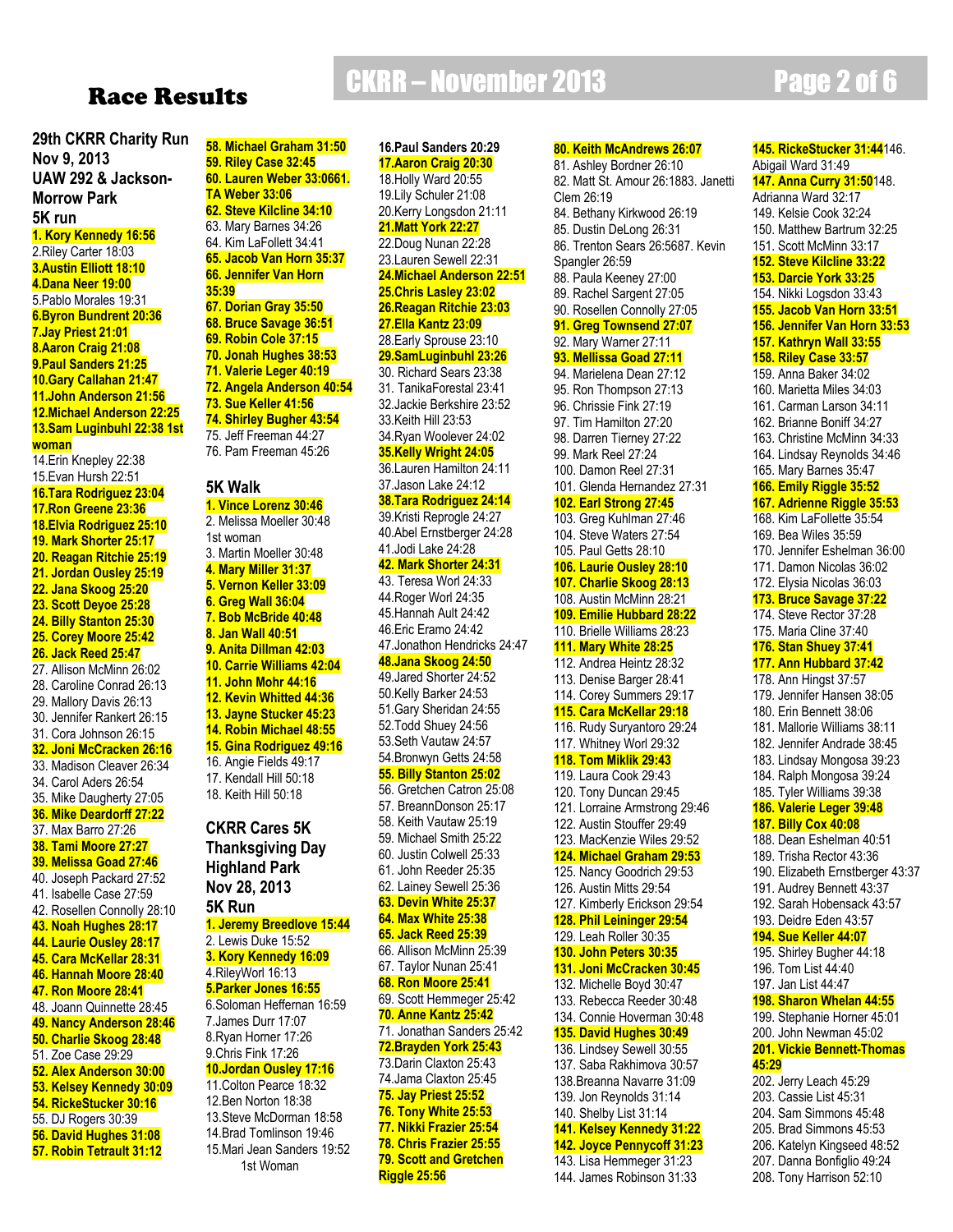# CKRR –December 2013 Page 3 of 6

**Jackie Sanders Miracle** 

# Race Results Cont

### **5k Walk**

**1. Vince Lorenz 31:12 2. Mary Miller 31:42 1st woman 3.Vernon Keller 31:49 4. James Canning 32:39 5. Greg Wall 35:58 6. Anita Dillman 43:07 7. Carrie Williams 43:09 8. Rick Spencer 45:36 9. Toney Lorenz 45:36** 10. Andrea Reeder 45:51 **11. John Mohr 45:56** 12. Grace Kuhlman 46:19 13. Andrea Simon 46:19 14. Felicia Hollingshead 46:20 15. Karen Robbins 46:21 **16. Jayne Stucker 46:24**

17. Elissa Hughes 46:31

- 18. Kelly Hillman 46:33 19. Susan Evans 47:09
- 20. Beth Kuhlman 47:10
- 21. Libby Waters 48:49
- 22. Lisa Kingseed 48:51

### **23. Mary Lou Rutherford 49:34**

24. David Cheesman 50:33

25. Kerry Cheesman 50:34

- 26. Janine Parker 50:48
- 27. Cindy Sewell 50:48
- 28. Meghan Greer 51:35 29. Madeline Greer 51:37
- 30. Julie Zimmerman 51:38
- 31. Angie Bowman 51:39
- 32. Carolyn Greer 52:09
- 33. Lauren Kingseed 53:12
- 34. Jerry Etnier II 53:54

### 35. Jenny Tudor 56:09

**36. Carol Savage 56:12**

### 37. Mark Hurt 56:10

38. Melissa Williams 56:12

39. Freedom Ellis 56:34

### **Jackie Sanders Miracle Mile Wed, November 6, 2013 Highland Park Walk/Bike Path** 1. Charley Werst 6:43

- 2. Charlie Skoog 9:56
- 3. Vern Keller 10:32
- 4 .Robin Tetrault 11:03
- 5. Jerry Leach 14:03
- 6. Theresa Barlow 14:03
- 7. Shirley Bugher 14:21
- 8. Joe Yeagle 14:37

### **Joe Kidd Rangel 5K Old Ben/Highland Park 5K**

#### Course 1. Parker Jones 18:20

**Chaplain's Chatter**

- 2. Charley Werst 22:17
- 

3. Keith Vautaw 24:54 4. Sue Keller 44:47

### **Wed,, November 20, 2013 Highland Park Walk/Bike Path**

- 1. Jeremy Breedlove 4:59
- 2. Jadyn Whitehead 6:14 3. Paul Sanders 6:31
- 4. Pat Heck 7:22
- 5. Charlie Skoog 9:26
- 6. Dorian Gray 10:11
- 7. Kevin Campbell 10:48
- 8. Mellissa Jones 13:15

### 9. Shirley Bugher 13:59

### **Joe Kidd Rangel 5K Old Ben/Highland Park 5K Course**

1. Jadyn Whitehead 19:37

3. Paul Sanders 21:24 4. Natalie Nicholson 24:17 5. Phil Rozzi 24:20

2. Jeremy Breedlove 19:37

Wednesday Night Race **Results** 

- 6. Michelle Nicholson 24:34
- 7. Keith Vautaw 24:41 8. Vern Keller 35:10
- 9. Dorian Gray 37:03
- 10. Sue Keller 48:31 - - - - - - - - - - - - - - -

### **Jackie Sanders Miracle Mile**

**Wed, November 28, 2013 Highland Park Walk/Bike Path**  1. Parker Jones 6:05

- 2. Charlie Skoog 9:43
- 3. Vern Keller 10:51
- 4. Connie Hulka 11:36

5. Shirley Bugher 13:55 6. Sue Keller 14:34

### **Joe Kidd Rangel 5K Old Ben/Highland Park 5K Course**

- 1. Parker Jones 18:55
- 2. Vern Keller 33:42
- 3. Sue Keller 46:21

High school basketball games and Winter Recess. Pacers are still on fire! Christmas shopping. Christmas parties. Christmas celebration. CK's New Year's Eve 5K. New Year's Eve parties. Busy month! Lots of stress! Remember the real reason for the Christmas season.

God is more interested in our character than our comfort. He"s not going to give us things if we haven't learned the principle of contentment first. Contentment is not a lack of ambition or a lack of goals. Contentment means our happiness doesn"t depend on our circumstances.

How do we eliminate discontent? We eliminate the cause: comparing. We compare everything in this country – lawns, cars, husbands and wives, clothes, the education of our kids (we even put "My kid was Student of the Month" on car bumpers).

Whenever we compare, we're going to become discontented. We've got to learn to stop comparing ourselves to others. Paul says in Philippians 4:12, "I know what it is to be in need, and I know what it is to have plenty. I have learned the secret of being content in any and every situation" (NIV). Contentment does not come naturally; it is something we have to learn. If we do this, God promises to meet all our financial needs.

The Bible says, "There is great gain in godliness combined with contentment; for we brought nothing into the world, so that we can take nothing out of it" (1 Timothy 6:6--7 NRSV).

One of the greatest secrets in learning to be content is to realize that we don"t really own anything. It's all on loan to us for about 80 years. We didn't bring a single thing into this world, and we're not going to carry anything out of it, either. We just get to use it while we"re here on Earth. The Bible calls that stewardship. We are the managers or stewards of what God allows us to have while we"re here, but it's not really ours. When we understand that we're just a manager of the blessings God allows in our life and we hold them with an open hand, we won't be uptight about losing them.

So what if we lose things? God can turn off one faucet and turn on another just as easily. Learn to be content; because things don"t last. God is more interested in our character than our comfort. Merry Christmas and Happy New Year!

Always thank God for His gift of grace,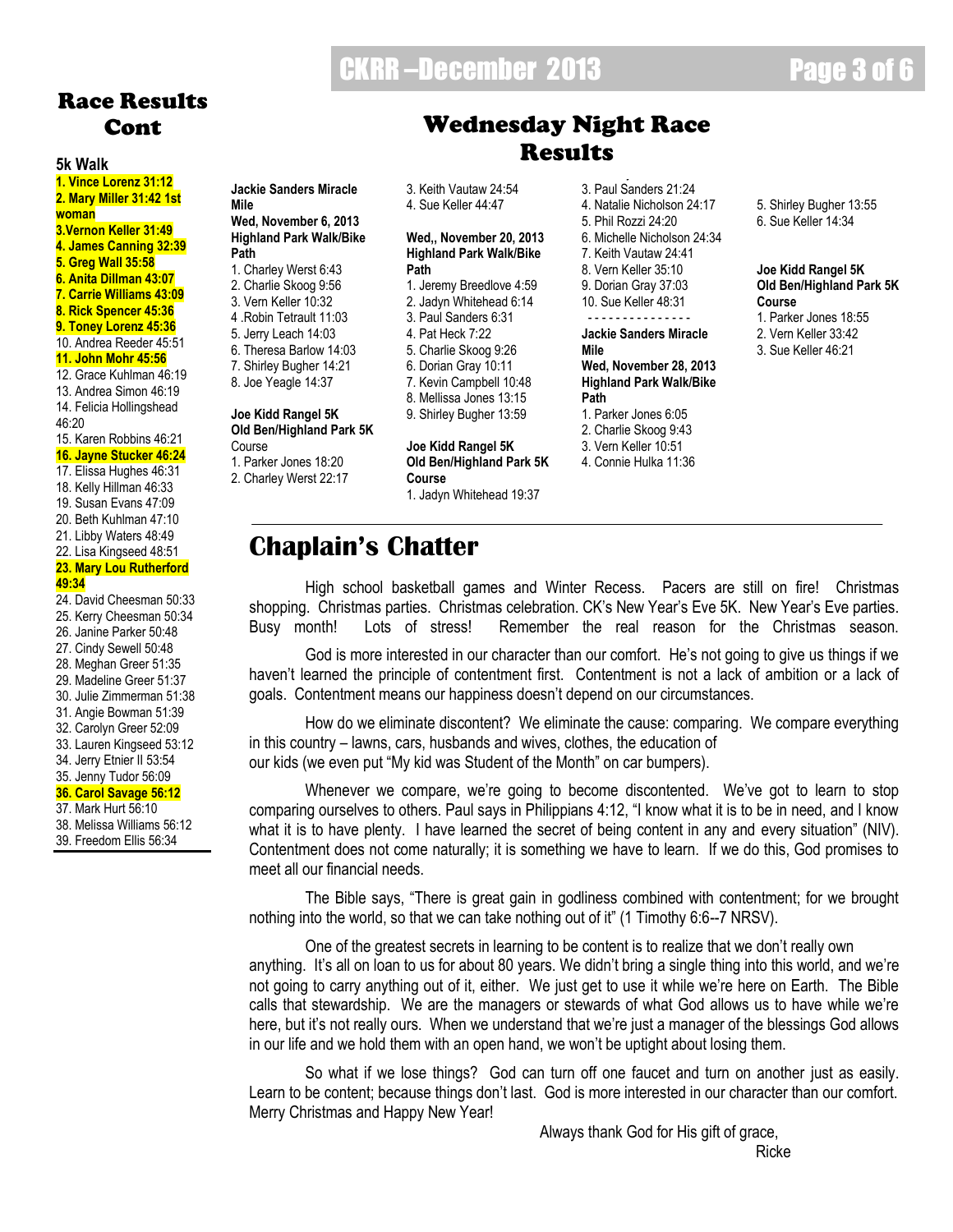# **New Year's Eve 5K**

The holidays are here and the chill in the air gets me excited for planning this year's NYE 5K! I am in the process of placing volunteers for the race. Remember that the NYE 5K is the last race of the year to get your volunteer points! Please email me Joni at [joni.renee@att.net](mailto:joni.renee@att.net) if you are interested in helping with the following areas:

- Registration
- Finish Line
- Course Workers
- Kitchen Help
- Soup Makers (I am looking for at least 10 volunteers to make some great soup to share!)

# Notable Notes

Ron Greene ran the Monumental marathon on Nov. 2nd. finished in 4:10:52.

Bill Menges ran the Monumental Half marathon with a time of 2;42:00

Parker Jones has been honored with RRCA 2013 Indiana Half Marathon State Championships Overall for his age division – CONGRATS!!

# Points Review

Please review your points as the awards committee will be reviewing in January. If I have missed a race, please forgive me but please let me know so I can correct your races. Please email me at [jbm1100@gmail.com](mailto:jbm1100@gmail.com) or call me at 860-4564. Thank you, Linda Kendall

# 2014 Calander/Race Schedule –

- 
- 15 Mar Norris Amboy 5K 9a.m./John Norris 19 Jul Panther Prowl 5K/Gary Jewell
- 5 Apr CK Ultimate 10m, 5m/ Rhenda Acton 24 Jul Coyote Kids THURSDAY
- 10 May Norris-Kokomo 8:30 / John Norris 31 Jul Coyote Kids AWARDS?
- 17 May MCF Prison Breakout 5K/Anne Hubbard 2 Aug Norris-Converse 5K 8a.m./John Norris
- 24 May CK Almost Free 5K 8a.m. 16 Aug Cam Race for Shelter 5K
- 5 Jun Coyote Kids THURSDAY 23 Aug Runnin the Shores 5K/Rebecca Monroe/???
- 7 Jun Bona Vista 5K/Vicki Boles 6 Sep Steps to Recovery
- 12 Jun Coyote Kids THURSDAY 13 Sep CK GNO 5K 5p.m.
- 14 Jun Norris-Greentown 5m 8a.m./John Norris 27 Sep Bee Bumble 10k, 5k Burnettsville
- 19 Jun Coyote Kids THURSDAY 4 Oct Cole Porter
- 
- 
- 5 Jul Haynes-Apperson 4m, 3m, 1m<br>5 Jul Haynes-Apperson Kids Track/Jordan Ousley 27 Nov CK Cares 5K/Ray, Mark/Robin 5 – Jul Haynes-Apperson Kids Track/Jordan Ousley<br>10 – Jul Coyote Kids – THURSDAY
- 
- 12 Jul Race for Grace 5K/Doug Mankell
- 8 Mar Old Ben 5K? 17 Jul Coyote Kids THURSDAY
	-
	-
	-
	-
	-
	-
	-
	-
	-
	-
- 26 Jun Coyote Kids THURSDAY 25 Oct Kokomo YMCA 5K-???
	-
	-
	- 31 Dec NY Eve 5K 2p.m./Joni McCraken

### DECEMBER BIRTHDAYS

12-2 Robert Cupp 12-5 Quinn Reinhardt 12-6 Ron Greene 12-7 Reece Wright 12-8 Carla Yerkes 12-9 Al Hochgesang 12-9 Gary Callahan 12-11 Shawna Werst 12-11 Diana Deyoe 12-11 Evan LaDow 12-12 Heather Weber 12-12 Chee Lee 12-17 Barry Donovan 12-18 Michael Graham 12-19 Walter Brown II 12-21 Richard Kerkhof 12-21 Jerry Meiring 12-21 Aaron Kirk 12-22 Anneliese Weitzel 12-23 Nichlus Barnes 12-26 Charles Pennington 12-26 Patricia Weitzel 12-27 Gary Jewell 12-28 Robyn Pagington 12-29 James Longwith 12-29 Janice Clemons 12-29 Rhenda Acton 12-29 Emilie Hubbard 12-30 Maggie Weber 12-30 Charlie Skoog 12-31 Vickie Bennett Thomas 12-31 Sophie Page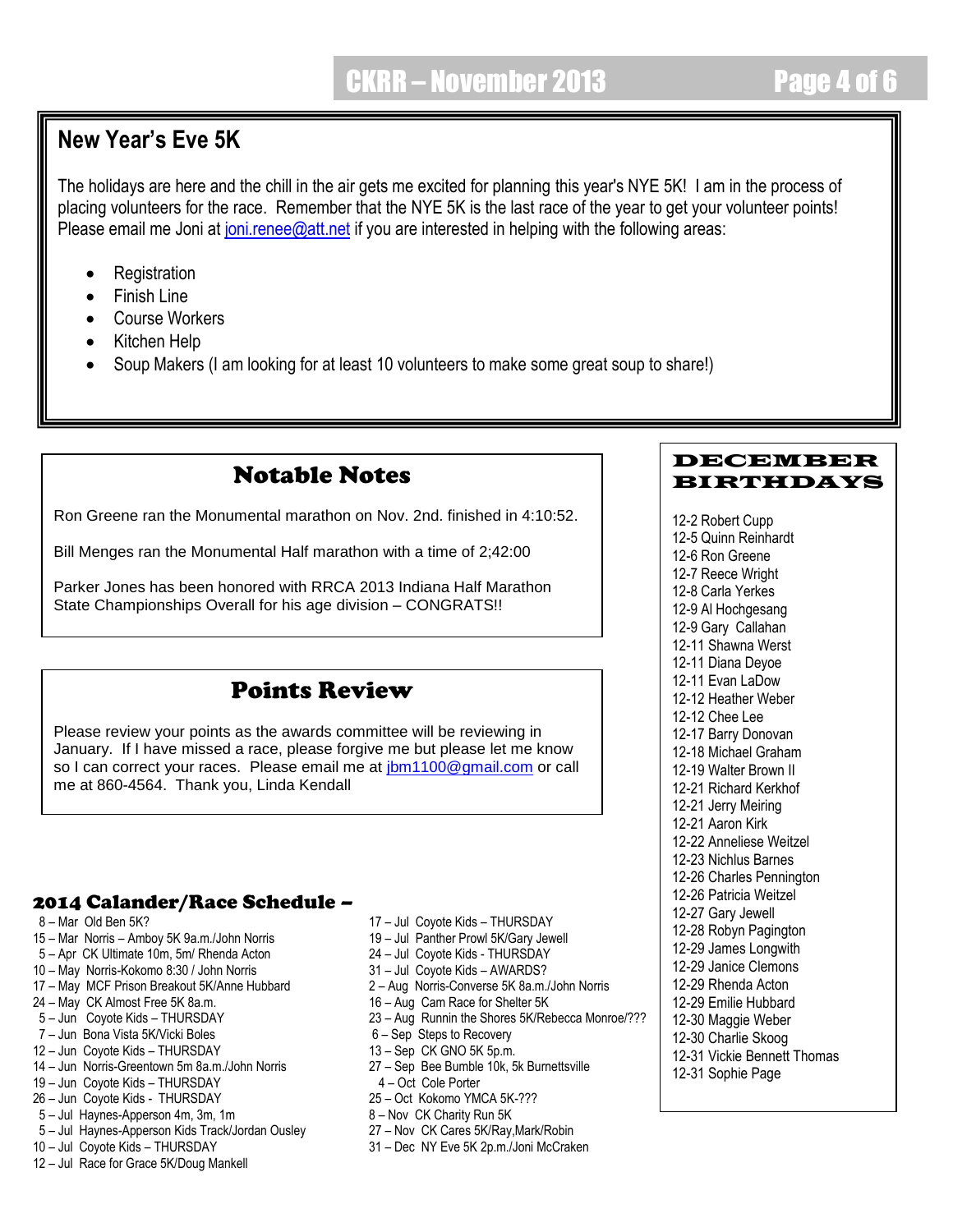# **CKRR – December 2013 Page 5 of 6**

# **Point Standings**

#### **Runner 0-12 Female**

Ella Kantz 80-4 Madison Cleaver 75-4 Lauren Weber 70-5 Sophia Wyman 65-5 V Hannah Moore 52-3 Lilly York 40-2 Maya James 20-1 Anna Weitzel 20-1 V Sydnie Boley 15-1 Elizabeth Felker 15-1 Gretchen Riggle 15-1 Grace Bagwell 12-1 Emily Riggle 12-1 **Male** Brayden York 215-11 Corey Moore 95-6 John Paul Wyman 82-5 V Jacob Van Horn 44-3 Jonah Hughes 37-3 Isaac Maurer 20-1 Ben Weitzel 20-1 V Max White 20-1 Alex Anderson 15-1 Nathan Gollner 15-1 Konnor Boley 12-1 Kobi Moore 10-1 **Runner 13-19 Female** Tara Rodriquez 255-13 Emilie Hubbard 244-15 Kate Steiner 40-2 H Carly Jones 35-2 Kasey High 32-2 Hannah High 30-2 Jillian LaDow 29-2 H Alanna Echols 20-1 Elise Glover 20-1 Nicole Hampshire 20-1

#### Emma Nixon 15-1 Christina Deyoe 12-1

Hannah Gollner 15-1

### **Male**

Jeremy Breedlove 195-10 V Jordan Fivecoate 110-7 V Dorian Gray 90-5 HV Noah Hughes 55-4 Sam Luginbuhl 45-3 Samuel Bettegnies 44-3 HH Austin Elliott 35-2 Vinh Lee 35-2 Keagan James 20-1 Minh Pham 20-1 Brett Merrick 15-1 Chase Moser 12-1 Tanner Boley 10-1 Landrum Neer 9-1 **Walker 13-19 Male** Teng Lee 40-2 **Runner 20-24 Female**

Kelsey Kennedy 270-14 Nikki McCracken 60-3 H Reagan Ritchie 40-2 Jessica Sheets 15-1

### Mindy Oakes 12-1 **Male**

Kory Kennedy 400-20 HV Parker Jones 250-15 V Devin White 12-1

#### **Runner 25-29 Female**

Kathryn Wall 190-10 Jenna Clark 80-4 Laura Heflin 62-4 H Amber Longwith 55-3 Connie Gish 42-3 H

### **Male**

Jordan Ousley 200-10 H Ryan Dollens 20-1 H **Walker 25-29**

### **Male**

Vince Lorenz 400-20 HHV **Runner 30-34 Female** Melissa Goad 180-9 Valerie Leger 146-10 Angela Anderson 125-10 Amanda Fernandes 95-5 H

Rebekah Monroe 92-5 UHV Kathleen McKinney 70-4 HH **Male**

Michael Anderson 200-10 H Luke Leger 95-6 Billy Cox 47-3 Runner 35-39 Female Sharon Whelan 198-13 H Jennifer Van Horn 197-12 HH Kelly Wright 120-6 H Adriene Riggle 98-7 H Tarin Serra 85-5 H Nikole Frazier 67-4 H Anna Kantz 65-4 Angie Gollner 60-3 H Stacey Bettegnies 40-2 HH Tina Dixon 40-2 H Geana Moore 40-2 Darcie York 34-3 Robyn Paginton 20-1 H Tausha Shackelford 12-1 **Male** Matt York 255-13 MHH Aaron Craig 265-12 H Chris Lasley 157-9 HH Chris Frazier 25-2 Aaron Kirk 20-1 H Carey Stranahan 20-1

### Moe Wright 12-1 **Runner 40-44**

**Female**

Shelly Wyman 155-8 MHV Heather Weber 120-6 HH Patricia Weitzel 100-6 V Dana Culp 75-4 H Mary White 60-3 Lora Felker 52-3 HH **Male** Christian High 135-7 MHH

Paul Wyman 124-8 MHV Scott Riggle 107-6 H David Reinagle 101-6 HH Virgil Weitzel 75-4 HV T.A. Weber 70-4 H Scott Colford 60-3 H Chris James 55-3 H Tony White 35-2

Steve Williams 27-2 Jim Boley 20-1 V Steve Gollner 20-1 Randy Maurer 15-1 **Runner 45-49 Female** Tami Moore 230-12 UMHH Laura Cook 188-13 H Joni McCracken 95-5 H Terri Jackson 90-5 H Jenni Ortman 80-4 UMHH Nancy Anderson 77-5 Cindy Stone 75-4 H Valerie Merrick 60-3 Lisa Hearn 60-3 HMM Linda Kendall 30-2 V Kim Anderson 27-2 Laura Sheets 12-1 **Male** Jack Reed 350-20 MHHV Michael Graham 298-19 V Ron Moore 184-10 MHV Jay Priest 82-5 H John Anderson 64-4 Dana Neer 60-3 H Dan Lutes 52-3 H Todd Moser 20-1 H Tommy Werst 20-1 H Scott Glover 15-1 Chee Lee Lee 15-1 Terry Jones 10-1 **Walker 45-49 Female** Carol Savage 175-9 V Anh Lee 95-5 Gina Rodriquez 20-1 **Runner 50-54 Female** Cara McKellar 277-17 Laurie Ousley 239-13 H Ann Hubbard 191-15 V Marianne Wilson 173-12 Roxane Burrous 120-6 Anita Upchurch 67-4 H Lisa Metz 45-3 Tracy Brown 19-2 **Male** Phil Rozzi 342-19 UHHV Scott Deyoe 227-16 MHHV Paul Sanders 182-11 H Byron Bundrent 160-8 H Bruce Savage 129-11 H Al Hochgesang 62-4 Kevin Campbell 61-5 Ron Metz 57-4 V Jerry Long 55-3 Ken Swinehart 36-3 Heath Spence 20-1 Michael Thrasher 20-1 V Matt Steiner 12-1 **Walker 50-54 Female** Mary Miller 440-22 HH Jayne Stucker 262-18 V Jane Inman 169-11 H Chari Deyoe 97-6 HH Jean Heflin 81-6 V Raye Jean Swinehart 50-3

### **Male**

Steve Inman 60-3 V Kevin Whitted 60-3 H **Runner 55-59**

**Female** Jana Skoog 335-17 MHH Anna Rangel 320-18 UHH Robin Tetrault 180-12 MHV Vicki Bennett Thomas 78-6 H Theresa Barlow 50-3 HV Mary Barnes 50-3 M Debra Perkins 32-3 Vicki Boles 20-1 V Anna Curry 15-1 **Male** Greg Townsend 361-20 UHV Mike Deardorff 217-13 H Keith McAndrews 165-9 Ray Tetrault 117-9 V Jeff LaDow 98-7 H Jerry Meiring 79-6 Russ Hovermale 78-6 Earl Strong 34-3 Scott Hamilton 20-2 Mark Rodgers 20-1 H Terry Townsend 20-1 V Jeff Perkins 18-2 Will Daehler 10-1 **Walker 55-59 Female** Barbara Hobbs 100-5 MHH **Male** Rick Spencer 300-15 HH **Runner 60-64 Female** Joyce Pennycoff 360-17 HHV Jeanie Townsend 262-17 MHV Sue Keller 204-16 H Robin Cole 153-10 Rhenda Acton 115-7 H Anita Frazier 55-3 H Shirley Bugher 41-4 Marty Menges 20-1 **Male** Mark Shorter 400-22 HV Ron Green 267-14 MHV Charlie Skoog 224-15 MHV Bill Menges 161-11 HM Tom Miklik 72-5 H Steve Kilcline 69-5 HV Joe Yeagle 20-1 V Phil Leininger 10- 1 **Walker 60-64 Female**

### Jan Wall 395-20 HH Carrie Williams 225-14 H Angela Lorenz 152-11 H Judy Trobaugh 39-3

**Male**

Vern Keller 360-18 HV Greg Wall 340-22 HHV Toney Lorenz 236-18 HHV Robin Michael 196-17 H Steve Wilson 122-10 James Canning 65-4 Melvin Hobbs III 61-4 HH **Runner 65-69**

### **Female**

Susan Gerhart 40-2 H Kathie Barnett 20-1

### **Male**

David Hughes 347-22 UHV Gary Callahan 340-17 Ricke Stucker 309-21 V Doug Mankell 72-7 Bill Barnett 20-1 H

#### **Female** Mary Lou Rutherford 305-18 H Anita Dillman 300-15 H Diana Brown 35-2 V **Male** Bob McBride 200-10 Richard Kerkhof 20-1 V Runner 70-74 **Male** Billy Stanton 180-9 John Peters 165-9 V Stan Shuey 124-8 V Dale Sullivan 35-2 John Norris 20-1 V **Walker 70-74 Male** John Mohr 235-13 H Jim Gross 160-8 H Jerry Leach 60-3 V Dan Coughlin 20-1 V **Runner 75-79 Male** Riley Case 100-5 **Walker 75-79 Male** Jerry Lambert 200-10 HV Robert Cupp 95-5 Dick Summerton 30-2 **Male Walker 80+** Milt Brown 20-1

Jim Burrous 20-1 V **Walker 65-69**

Elvia Rodriquez -1

# \*\*New Members\*\*

Myrna Tappen Suzie Snow Natalie Hoch

# **Awards Ceremony:**

February 8th, 2014 Saturday, 12:00 - 2:00 p.m. Brookside Free Methodist Church gymnasium

Lunch is a pitch in with a Chili Contest. Please make plans now to attend.